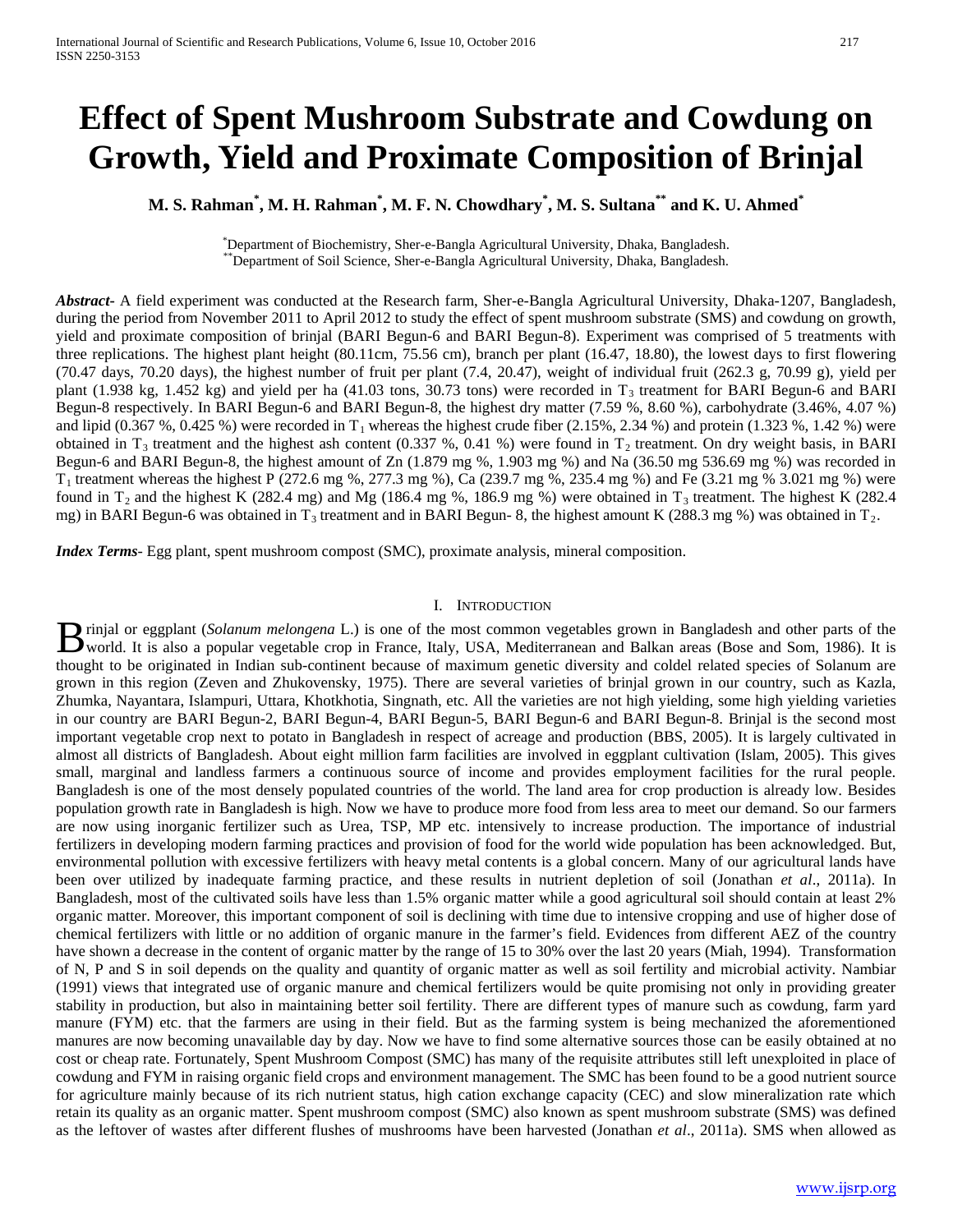waste in the environment can serve as environmental pollution source thereby causes nuisance to the environment which is hazardous. But this hazardous effect can be turned around for fortune when used as a substrate for growing agricultural crops. Total mushroom production worldwide has increased more than 18 fold in 32 years, from about 350,000 metric tons in 1965 to about 6,160,800 metric tons in 1997 (Chang, 1999). The use of spent mushroom compost in growing agricultural crops has been recognized in recent times as a possible means of enhancing sustainable agriculture or production of food crops (Wang *et al.*, 1994). As the world drifts into practicing "Organic farming" in agriculture, the need to embrace the use of alternative manure, such as SMS should be encouraged. Hence, the study has been undertaken to find out the effect of Spent Mushroom Substrate on the growth, yield and proximate composition of brinjal.

### II. MATERIALS AND METHODS

 **Experimental soil:** The soil of the experiment field was silty clay loam. The morphological, physical and chemical characteristics of the soil are shown in the Table 1.

### **Table 1. Morphological characteristics of the experimental field**

| Morphology           | <b>Characteristics</b>      |
|----------------------|-----------------------------|
| Agro-ecological zone | Madhupur Tract (AEZ-28)     |
| General Soil Type    | Deep Red Brown Terrace Soil |
| Parent material      | Madhupur Clay               |
| Topography           | Fairly level                |
| Drainage             | Well drained                |
| Flood level          | Above flood level           |

(FAO and UNDP, 1988)

## **3.5 Materials used for the experiment**

In this research work, seedlings of the variety BARI Begun-6 and BARI Begun-8 were collected from Horticulture Farm, Sher-e-Bangla Agricultural University, Dhaka-1207, Bangladesh and were used as planting material.

#### **3.6 Design and treatment of the experiment**

The experiment was conducted in Randomized Complete Block Design (RCBD) to achieve the desired objectives. The experiment was employed with two factors such as variety and fertilization with three replications.

Factor A: two varieties  $V_1$ : BARI Begun -6 and  $V_2$ : BARI Begun - 8

Factor B: five fertilizations

 $T_1$ : Chemical fertilizer + Cowdung (10 t/ha),  $T_2$ : Chemical fertilizer + SMS (10 t/ha),  $T_3$ : Chemical fertilizer + Cowdung (5 t/ha) + SMS (5 t/ha), T<sub>4</sub>: Chemical fertilizer, T<sub>5</sub>: Cowdung (10 t/ha) + SMS (10 t/ha)

Here, Chemical fertilizer refers recommended dose of Urea @ 375 kg/ha, TSP @ 150 kg/ha and MP @ 250 kg/ha for Brinjal cultivation (BARI, 2011).

## **Transplanting and aftercare**

Healthy and uniform sized seedlings of 30 days were taken separately from the seedbed and were transplanted in the experimental field on 21 November, 2011. The seedlings were transplanted maintaining 60 cm x 60 cm spacing. Seedlings were also transplanted around the border of the experimental plots for gap filling.

#### **Harvesting**

Harvesting was started in the first week of February, 2012 and was continued till 22 April, 2012. At each harvest, the weight of the fruits, number of fruits and individual weight of fruit was taken plot wise which was graduated in gram and kilogram.

## **Data collection**

The data pertaining to following characters were recorded from uniform sized plant. Five plants were randomly selected to record the data. Data were collected on the following parameters Plant height (cm), Average number of branches per plant, Days to first flowering, Number of fruits per plant, Weight of individual fruit (g), Yield per plant (kg) and Yield per hectare (ton).

## **Proximate analysis of brinjal**

Brinjal grown in different plots were collected treatment wise and all the wastes and dusts were removed from fruit. Then Dry matter, carbohydrate, crude fiber, protein, fat and ash were determined.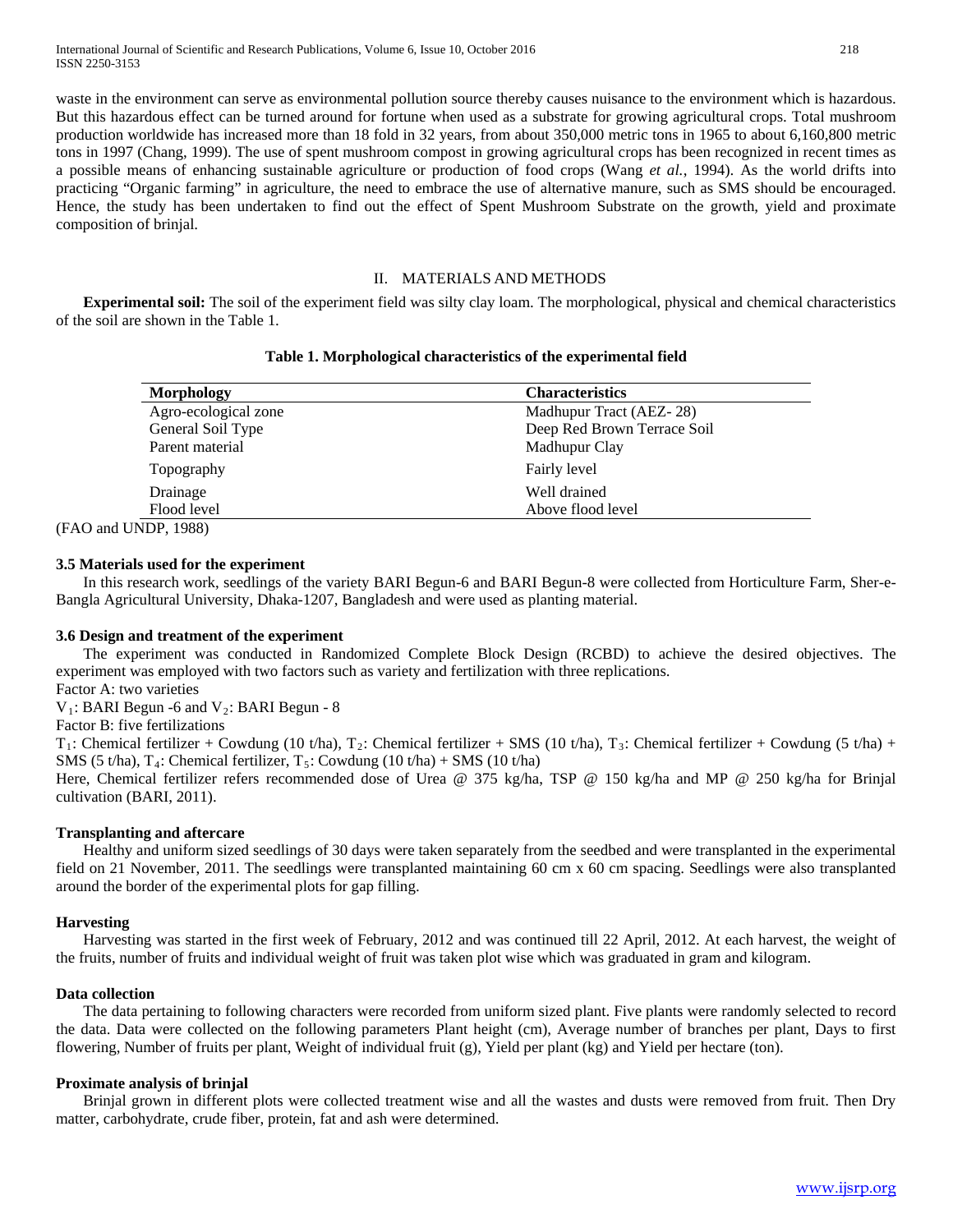## **Determination of carbohydrate**

The content of the available carbohydrate was determined by the following equation: Carbohydrate (g/l00 g sample) = 100 - [(Moisture + Fat + Protein + Ash + Crude Fiber) g/100 g] (Raghuramulu *et al.,* 2003)

#### **Determination of crude fiber**

Crude fiber of the brinjal samples was estimated by using the method that reported by Raghuramulu *et al.*, 2003. Crude fiber  $(g/100g \text{ sample}) = [100-(\text{moisture} + \text{fat})] x (We-Wa) / Wt.$  of sample

#### **Determination of protein**

The Protein contents of the brinjal were determined by the standard Micro-kjeldhal procedure of AOAC (1975). According to this method total nitrogen contents of the samples were estimated and proteins contents were find out by multiplying by 6.25 to the total nitrogen values.

#### **Determination of fat**

Fat was estimated as crude by ether extraction of the dried sample using the method that reported by Raghuramalu *et al.* (2003). The result was expressed as follows:

Weight of ether extract  $\times$  Percentage of dried sample

Fat contents (g) per 100g of dried sample  $=$  Weight of the dried sample taken

### **Determination of ash**

Determination of Ash of brinjal samples were performed by using the method that reported by Raghuramulu *et al.*, 2003. According to this method five gram of the dried sample was weighed accurately into a crucible. The crucible was placed on a clay pipe triangle and heated first over a low flame till all the material was completely charred, followed by heating in a muffle furnace for about 5-6 hours at 600°C. It was then cooled in a dessicator and weighed. Ash was calculated as following equation: Ash content (g/l00g sample) = Wt of ash  $\times$  100 / Wt of sample taken

## **Determination of minerals**

## **Determination of total Nitrogen**

The total nitrogen was determined by the Kjeldahl method of AOAC (1975), which depends upon the conversion of protein nitrogen into ammonium sulfate, by digestion. Ammonia liberated from the ammonium sulfate by making the solution alkaline was distilled into known volume of a standard acid, which was then back titrated.

## **Determination of Ca, Mg, K, Fe, Zn and P**

The mineral contents were estimated by following standard procedure of AOAC (1975). The sample was digested with nitric acid to release of Ca, Mg, K, Na, Fe, Zn and P. Ca, Mg, Fe and Zn were determined by atomic absorption spectrophotometer, Na and K was determined by flame photometry and P was determined by spectrophotometer.

#### **Statistical analysis**

The data collected on various parameters were statistically analyzed using MSTAT-C package program to find out the treatment effect of the experiment. The mean values of all the treatments were calculated and analysis of variance (ANOVA) for all the characters was performed by the F-test (variance ratio). The significance of the difference among the treatments was determined by least significance difference (LSD) at 5% level of probability (Gomez and Gomez, 1984).

## III. RESULTS AND DISCUSSION

 **Effect on plant height (cm):** Plant height was significantly influenced by different treatments (Table 2). Maximum plant height of BARI Begun-6 (80.11 cm) and BARI Begun-8 (75.56 cm) were measured from  $T_3$  where both SMS and cowdung were used with chemical fertilizer and minimum plant heights for both varieties were measured in  $T_5$ . The result of the present study corroborates with the study of previous researcher Ahlawat *et al.* (2007b) who reported that amendment of aerable land with 25 ton ha<sup>-1</sup> of 6-18 months old naturally weathered SMS enhances plant growth of Shimla mirch (*Capsicum annuum*) in comparison to farm yard manure and the recommended dose of fertilizers.

 **Effect on number of branch per plant:** Different treatments showed highly significant variation in the number of branch per plant (Table 2). Maximum number of branch per plant of BARI Begun-6 (16.47) and BARI Begun-8 (18.80) were produced by  $T_3$ treatment. The minimum number of branch per plant was produced by  $T<sub>5</sub>$  treatment. The result of the present study corroborates with the study of previous researchers Olfati *et al.* (2012) who carried out a study with municipal solid waste compost, spent mushroom compost and cow manure applied to soil in which French dwarf bean (*Phaseolus vulgaris* L.) was planted. Organic fertilizer type affected number of branches.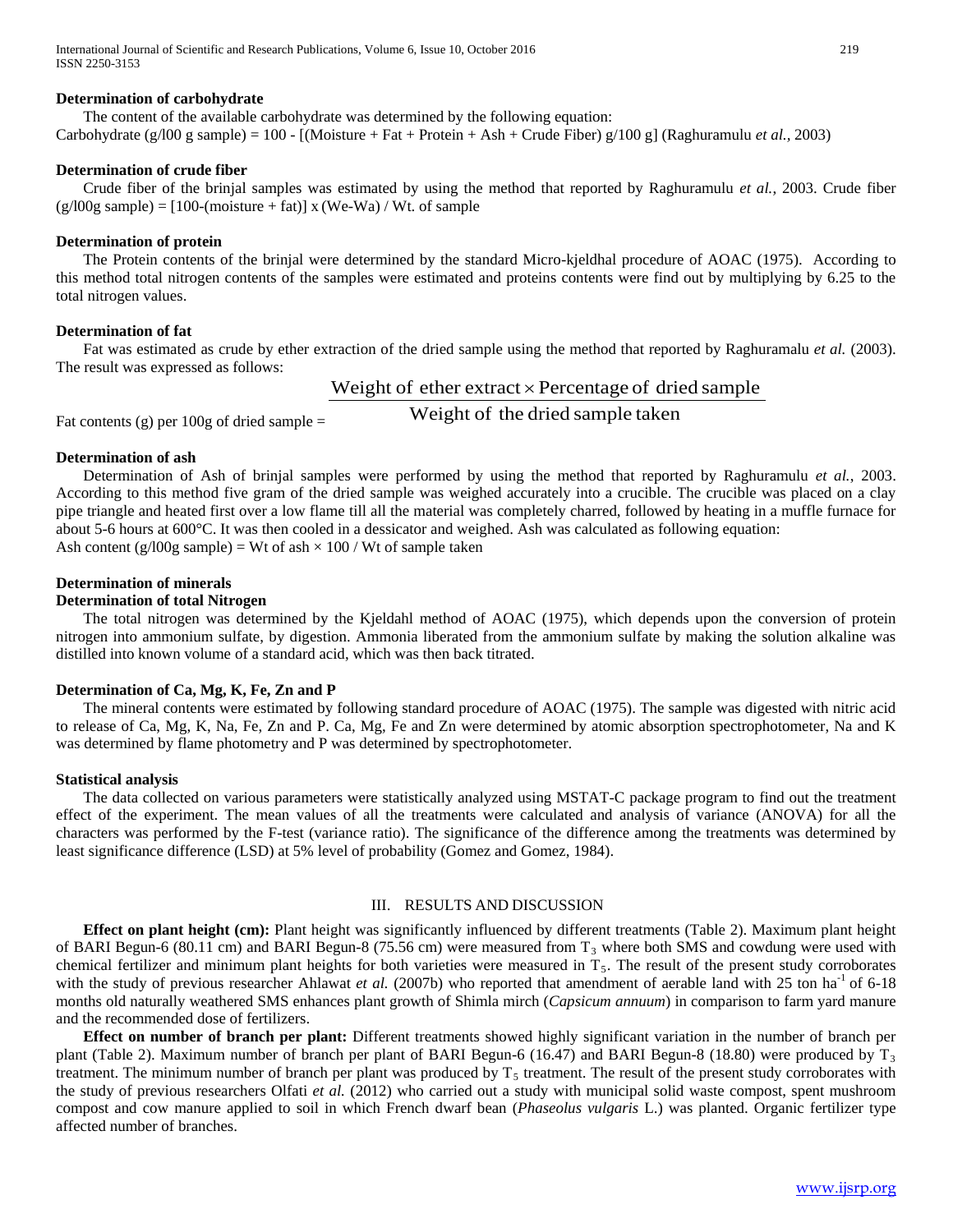**Effect on days to first flowering:** The days required for first flowering of plants was significantly influenced by different treatments (Table 2). The plant with treatment  $T_3$  produced early flowering BARI Begun-6 (70.47 days) and BARI Begun-8 (70.20 days) and delayed flowering was occurred in the treatment  $T_5$ . The other treatments were statistically similar with  $T_3$  in BARI Begun-6. The result of the present study corroborates with the study of Kr and Mordogan (2006) who reported that application of 20 t FYM/ha + green manure showed significant effect on the number of days to flowering from planting

| Treatments     | Plant height (cm) |        |             |              |                 |              | Number of branch per plant | Days to first flowering |       |             |            |              |
|----------------|-------------------|--------|-------------|--------------|-----------------|--------------|----------------------------|-------------------------|-------|-------------|------------|--------------|
|                | <b>BARI</b>       |        | <b>BARI</b> |              | <b>BARI</b>     |              |                            | <b>BARI</b>             |       | <b>BARI</b> |            |              |
|                | Begun $-6$        |        | Begun $-8$  |              | Begun $-6$      |              |                            | Begun $-8$              |       | Begun $-6$  | Begun $-8$ |              |
| $T_1$          | 78.67<br>a        |        | 71.89       | bc           | a<br>14.60<br>b |              | 16.60                      | b                       | 72.73 | b           | 70.93      | bc           |
| T <sub>2</sub> | 79.44             | a      | 73.22       | ab           | 14.20           | b            | 16.33                      | bc                      | 73.53 | b           | 72.27      | bc           |
| $T_3$          | 80.11             | a      | 75.56       | a            | 16.47           | a            | 18.80                      | a                       | 70.47 | b           | 70.20      | $\mathbf{C}$ |
| T <sub>4</sub> | 76.78             | a<br>b | 71.00       | bc           | 12.73           | b            | 14.53                      | $\mathbf{c}$            | 74.73 | b           | 73.87      | b            |
| $T_5$          | 72.22             | b      | 69.22       | $\mathbf{c}$ | 10.27           | $\mathbf{c}$ | 12.20                      | d                       | 79.60 | a           | 77.07      | a            |
| LSD(0.05)      | 4.646             |        | 3.397       |              | 1.897           |              | 1.851                      |                         | 4.361 |             | 3.035      |              |
| CV(%)          | 3.19              |        | 2.50        |              | 7.38            |              | 6.26                       |                         | 3.12  |             | 2.21       |              |

**Table 2. Effect of different treatments on growth attributes of Brinjal.**

In column, figures followed by different letter(s) indicate significantly different at 5% level of significance.

 **Effect on number of fruit per plant:** It is evident from data presented in Table 3 that the average number of fruit per plant showed different results with different treatments and highly significant variation was recorded in respect of number of fruit per plant. The maximum number of fruit per plant of BARI Begun-6 (7.4) and BARI Begun-8 (20.47) were measured from  $T_3$  and the minimum from the treatment  $T_5$ . The other treatments  $T_1$  and  $T_2$  were statistically similar with  $T_3$  in BARI Begun-6. The present findings corroborated with the findings of Jonathan *et al.* (2013) who reported that SMC of *Pleurotus ostreatus* used as soil conditioner for the improvement of growth of Soyabean gave best result in respect of pod no.

**Effect on weight of individual fruit (g):** Significant variation was recorded in respect of weight of individual fruit (g) due to the application of different treatments (Table 3). The highest weight of individual fruit of BARI Begun-6 (262.3 g) and BARI Begun-8 (70.99 g) were measured from  $T_3$  and the minimum from the treatment  $T_5$ . The other treatments  $T_1$ ,  $T_2$  and T4 were statistically similar with  $T_3$  in BARI Begun-6. The present findings corroborated with the findings of Ahlawat *et al.* (2009) who reported that Mixing of soil with SMS enhances the tomato quality with respect to superior fruit weight.

 **Effect on yield per plant (kg):** There was highly significant variation in yield per plant due to the application of different treatments (Table 3). The highest yield per plant of BARI Begun-6 (1.938 kg) and BARI Begun-8 (1.452 kg) were measured from treatment T<sub>3</sub> and the lowest was measured from T<sub>5</sub> treatment. The T<sub>2</sub> was statistically similar with T<sub>3</sub> in BARI Begun-6.

 **Effect on yield per hectare (ton):** The data presented in the Table 3 showed highly significant variation in respect of yield per hectare. The maximum yield per hectare of BARI Begun-6 (41.03 tons) and BARI Begun-8 (30.73 tons) were measured from the treatment  $T_3$  and the minimum yield per hectare was measured from the treatment  $T_5$ . The present findings corroborated with the findings of Ahlawat and Sagar (2007b) reported that mixing of SMS @ 25 ton ha<sup>-1</sup> enhances the fruit yield of brinjal in comparison to FYM manured plots.

| Treatment<br>S |                           | Number of fruit/ plant |                           |              |                           | individual<br>Weight<br>οf<br>fruit $(g)$ |                           |             |                           |                  | Yield/ plant (kg)<br>Yield/ha (ton) |              |                           |              |                      |              |
|----------------|---------------------------|------------------------|---------------------------|--------------|---------------------------|-------------------------------------------|---------------------------|-------------|---------------------------|------------------|-------------------------------------|--------------|---------------------------|--------------|----------------------|--------------|
|                | <b>BARI</b><br>Begun $-6$ |                        | <b>BARI</b><br>Begun $-8$ |              | <b>BARI</b><br>Begun $-6$ |                                           | <b>BARI</b><br>Begun $-8$ |             | <b>BARI</b><br>Begun $-6$ |                  | <b>BARI</b><br>Begun $-8$           |              | <b>BARI</b><br>Begun $-6$ |              | <b>BARI</b><br>Begun |              |
| $T_1$          | 6.933                     | a                      | 18.53                     | <sub>b</sub> | 261.4                     | a                                         | 65.08                     | $\mathbf b$ | 1.811                     | b                | 1.208                               | $\mathbf b$  | 38.34                     | $\mathbf b$  | 25.5                 | b            |
| T <sub>2</sub> | 7.200                     | a                      | 18.33                     | <sub>b</sub> | 255.7                     | a                                         | 68.21                     | a<br>h      | 1.840                     | a<br>$\mathbf b$ | 1.250                               | $\mathbf b$  | 38.94                     | $\mathbf b$  | 26.4                 | b            |
| $T_3$          | 7.400                     | a                      | 20.47                     | a            | 262.3                     | a                                         | 70.99                     | a           | 1.938                     | a                | 1.452                               | a            | 41.03                     | a            | 30.7                 | a            |
| T <sub>4</sub> | 6.133                     | b                      | 15.20                     | $\mathbf{c}$ | 253.3                     | a                                         | 66.39                     | $\mathbf b$ | 1.555                     | $\mathbf{c}$     | 1.010                               | $\mathbf{C}$ | 32.90                     | $\mathbf{c}$ | 21.3                 | $\mathbf{c}$ |
| $T_5$          | 4.933                     | c                      | 12.47                     | d            | 228.3                     | b                                         | 64.91                     | b           | 1.125                     | d                | 0.809                               | d            | 23.82                     | d            | 17.1                 | d            |

**Table 3. Effect of different treatments on yield attributes of Brinjal.**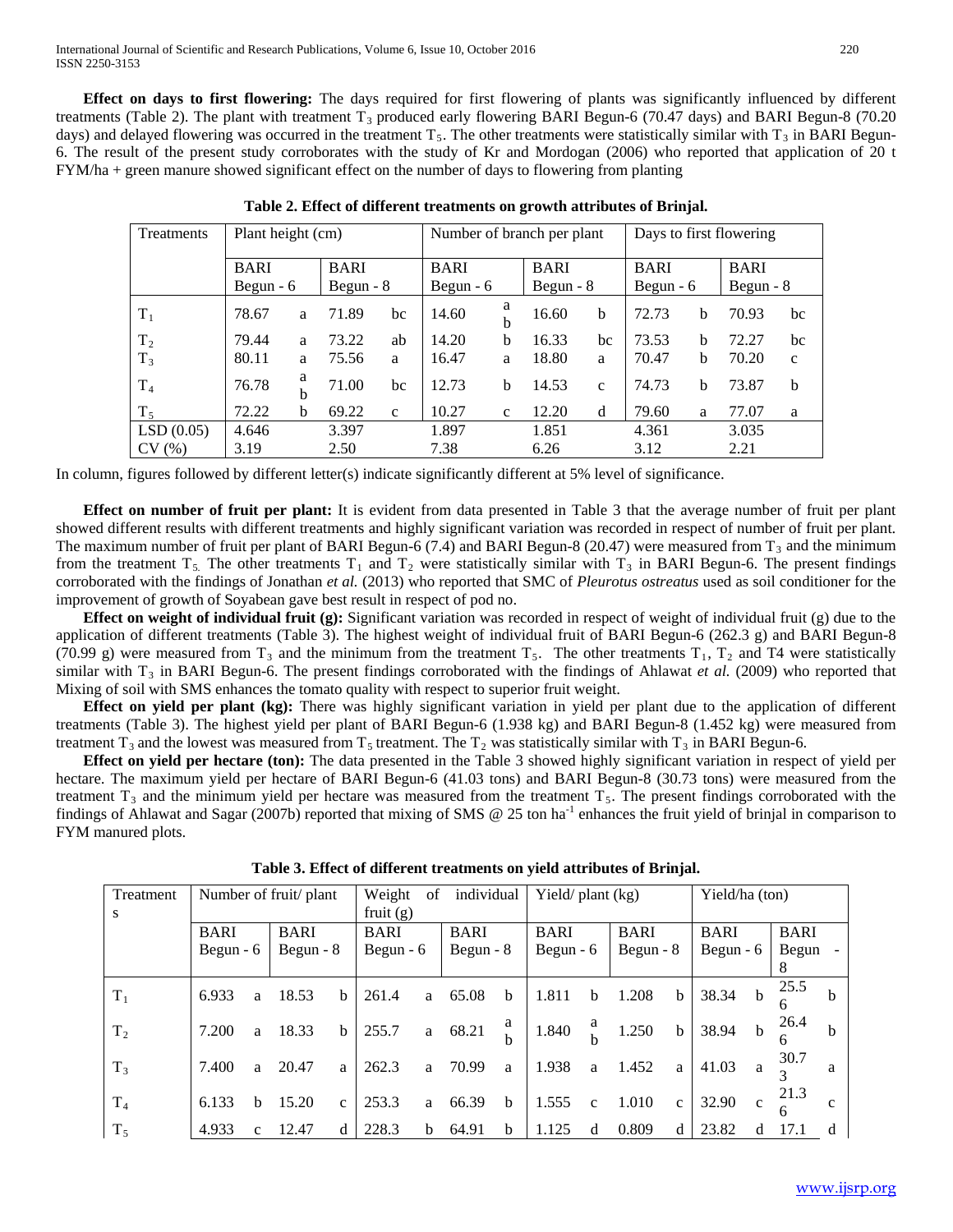| In | <b>LSD</b><br>(0.05) | 0.6013 | 1.156 | 12.55 | 3.628 | 0.1031 | 0.1031 | Z.U  | 2.27<br>$\overline{a}$ |
|----|----------------------|--------|-------|-------|-------|--------|--------|------|------------------------|
|    | CV(%)                | 4.90   | 3.61  | 2.64  | 2.87  | 3.04   | 4.99   | 3.03 | 4.99                   |

column, figures followed by different letter(s) indicate significantly different at 5% level of significance.

 **Effect on dry matter:** The dry matter content of brinjal showed highly significant differences due to the application of different treatments (Table 4). The highest dry matter content of BARI Begun-6 (7.59 %) and BARI Begun-8 (8.60%) were observed in treatment T<sub>1</sub>. The lowest dry matter content was in treatment T<sub>4</sub>. The other treatments T<sub>2</sub>, T<sub>3</sub> and T<sub>5</sub> were statistically similar with T<sub>1</sub> in BARI Begun-8. The present findings corroborated with the findings of Önal and Topcuoğlu (2007) who reported that application of SMC as an organic material source caused statistically important effects on dry matter contents in the pepper plant grown in greenhouse soil.

 **Effect on carbohydrate:** The data presented in the Table 4 showed highly significant variation in respect of carbohydrate content. The maximum carbohydrate content of BARI Begun-6 (3.46 %) and BARI Begun-8 (4.07 %) were obtained from the treatment  $T_1$ . The minimum carbohydrate content BARI Begun-6 (3.28 %) and BARI Begun-8 (3.96 %) were measured from the treatment  $T_5$  and  $T_4$  respectively.

 **Effect on crude fiber:** There was highly significant variation in crude fiber content due to the application of different treatments (Table 4). The maximum crude fiber content of BARI Begun-6 (2.15 %) and BARI Begun-8 (2.34 %) were measured from the treatment  $T_3$ . The minimum crude fiber content was measured from the treatment  $T_4$ . The present findings corroborated with the findings of Ahlawat *et al.* (2006a) who reported that amendment of nutritionally poor soil with aerobically recomposted SMS + chemical fertilizers enhances fibre of zinger in comparison to FYM mixed field.

| Treatments     | Dry matter $(\%)$ |              |             |   |         | Carbohydrate $(\%)$ |             |              | Crude fiber $(\%)$ |                      |         |              |  |
|----------------|-------------------|--------------|-------------|---|---------|---------------------|-------------|--------------|--------------------|----------------------|---------|--------------|--|
|                | <b>BARI</b>       |              | <b>BARI</b> |   |         |                     | <b>BARI</b> |              |                    | <b>BARI</b>          |         |              |  |
|                | Begun $-6$        |              | Begun $-8$  |   |         | Begun $-6$          |             | Begun $-8$   |                    | Begun $-6$           |         | Begun $-8$   |  |
| $T_1$          | 7.59              | a            | 8.60        | a | 3.46    | a                   | 4.07        | a            | 2.13               | b                    | 2.33    | ab           |  |
| T <sub>2</sub> | 7.39<br>bc        |              | 8.59        | a | 3.31    | $\mathbf{c}$        | 3.97        | $\mathbf{c}$ | 2.12               | bc                   | 2.32    | b            |  |
| $T_3$          | 7.47              | ab           | 8.56        | a | 3.33    | b                   | 3.99        | b            | 2.15               | a                    | 2.34    | a            |  |
| T <sub>4</sub> | 7.24              | $\mathbf{C}$ | 8.39        | b | 3.29    | cd                  | 3.96        | $\mathbf{c}$ | 2.05               | d                    | 2.30    | $\mathbf{C}$ |  |
| $T_5$          | 7.31<br>bc        |              | 8.50        | a |         | d                   | 3.98        | bc           |                    | 2.11<br>$\mathbf{C}$ |         | ab           |  |
| LSD(0.05)      | 0.1684            |              | 0.1031      |   | 0.01883 |                     | 0.01883     |              | 0.01883            |                      | 0.01883 |              |  |
| CV(%)          | 1.18              |              | 0.60        |   | 0.22    |                     |             | 0.29         |                    | 0.92                 |         |              |  |

**Table 4. Effect of different treatments on Dry matter, Carbohydrate and Crude fiber content of Brinjal. (Fresh weight basis)**

In column, figures followed by different letter(s) indicate significantly different at 5% level of significance.

 **Effect on protein:** The amount of protein was significantly influenced by different treatments where BARI Begun-6 was insignificant (Table 5). In BARI Begun-6 the highest amount of protein  $(1.323%)$  was found in treatment  $T_3$  and the lowest amount of protein (1.283 %) was found in  $T_5$ .

 **Effect on lipid:** Highly significant variation was recorded in respect of lipid content due to the application of different treatments (Table 5). The maximum lipid content of BARI Begun-6 (0.367 %) and BARI Begun-8 (0.425 %) were measured from the treatment  $T_1$ . The minimum lipid contents were measured from the treatment  $T_4$ . The other treatments  $T_3$  and  $T_5$  were statistically similar to  $T_1$ in BARI Begun-8.

 **Effect on ash:** The ash content of brinjal showed highly significant differences due to the application of different treatments (Table 5). The maximum ash content BARI Begun-6 (0.337 %) and BARI Begun-8 (0.410 %) were measured from the treatment  $T_2$ . The minimum ash contents were measured from the treatment  $T_4$ . In BARI Begun-6 treatments  $T_1$  and  $T_3$  were statistically similar with  $T_2$  and treatments  $T_3$  was statistically similar to  $T_2$  in BARI Begun-8. The present findings corroborated with the findings of Olfati *et al.* (2012) who reported that organic fertilizer type affected leaf ash percentage. Spent mushroom compost can be used as a substitute for cow manure in French dwarf bean production.

**Table 5. Effect of different treatments on Protein, Lipid and Ash content of Brinjal. (Fresh weight basis)**

| Treatments | Protein $(\%)$ |                | Lipid $(\%)$ |             | Ash $(\%)$  |             |  |  |
|------------|----------------|----------------|--------------|-------------|-------------|-------------|--|--|
|            | <b>BARI</b>    | <b>BARI</b>    | <b>BARI</b>  | <b>BARI</b> | <b>BARI</b> | <b>BARI</b> |  |  |
|            | Begun $-6$     | $Be$ gun - $8$ | Begun $-6$   | Begun $-8$  | Begun $-6$  | Begun - 8   |  |  |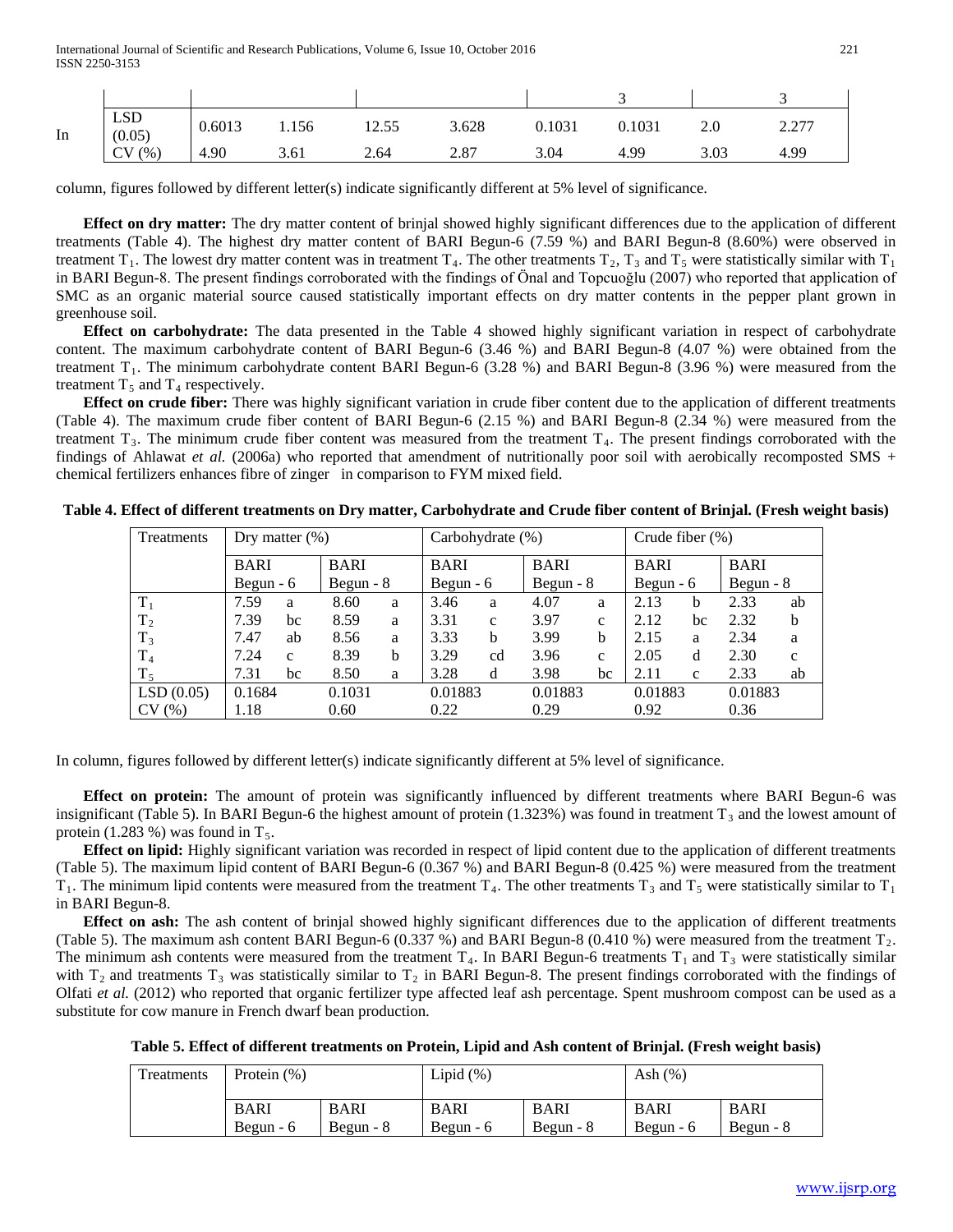| $T_1$<br>$T_2$     | 1.303<br>1.290  | b<br>bc      | 1.403<br>1.400  | 0.367<br>0.327  | a<br>bc | 0.425<br>0.390  | a<br>bc      | 0.323<br>0.337  | ab<br>a      | 0.373<br>0.410  | C<br>a |
|--------------------|-----------------|--------------|-----------------|-----------------|---------|-----------------|--------------|-----------------|--------------|-----------------|--------|
| $T_3$              | 1.323           | a            | 1.420           | 0.338           | b       | 0.413           | a            | 0.320           | ab           | 0.393           | a<br>b |
| $\rm T_4$          | 1.287           | bc           | 1.390           | 0.317           | C       | 0.387           | $\mathbf{c}$ | 0.297           | $\mathbf{C}$ | 0.350           | d      |
| $T_5$              | 1.283           | $\mathbf{C}$ | 1.407           | 0.323           | bc      | 0.407           | ab           | 0.317           | b            | 0.380           | b<br>c |
| LSD(0.05)<br>CV(%) | 0.01883<br>0.94 |              | 0.01883<br>0.94 | 0.01883<br>2.03 |         | 0.01883<br>0.81 |              | 0.01883<br>2.20 |              | 0.01883<br>0.88 |        |

In column, figures followed by different letter(s) indicate significantly different at 5% level of significance.

**Effect on potassium (K):** The potassium content (mg/100g dry weight) of brinjal showed significant differences due to the application of different inputs in different treatments (Table 6). In BARI Begun-6 the highest potassium content (282.4 mg %) was found in treatment T<sub>3</sub> which way statistically similar to T<sub>1</sub> and T<sub>2</sub>. In BARI Begun-8 the highest potassium content (288.3 mg %) was found in treatment  $T_2$  which way statistically similar to  $T_3$ . The lowest potassium contents of both varieties were obtained in treatment  $T<sub>5</sub>$ . The result of the present study corroborates with the study of Ranjini and Padmavathi (2013) who reported that use of SMS of *Pleurotus florida* alone or with *Azotobacter* increased potassium content of *Capsicum annuum*.

**Effect on phosphorus (P):** Highly significant variation was recorded in respect of phosphorus content due to the application of different treatments (Table 6). The highest amount of phosphorus in BARI Begun-6 (272.6 mg %) and BARI Begun-8 (277.3 mg %) were measured under treatment  $T_2$  and the lowest phosphorus contents were showed by  $T_5$ . The result of the present study corroborates with the study of Wisniewska and Penkiewicz (1989) who reported that incorporation of SMS @ 50 t/ha in soil gave higher content of P in the onion bulbs.

 **Effect on calcium (Ca):** The calcium content of brinjal was significantly influenced by different treatments (Table 6). Statistically similar but numerically highest calcium content of BARI Begun-6 (239.7 mg %) and BARI Begun-8 (235.4 mg %) were obtained from  $T_2$  fruit followed by  $T_3$ . The treatment  $T_1$ ,  $T_4$  and  $T_5$  contained statistically similar amount of calcium but their numerical order were  $T_5 > T_1 > T_4$ . The result of the present study corroborates with the study of Jonathan *et al.* (2012a) who showed that the calcium increases in potted pumpkin plants as the concentration of the SMC in the soil increases.

 **Effect on magnesium (Mg):** There was highly significant variation in magnesium content due to the application of different treatments (Table 6). The highest magnesium content of BARI Begun-6 (186.4 mg %) and of BARI Begun-8 (186.9 mg %) were shown by  $T_3$  treatment and the lowest magnesium contents were found in  $T_4$  fruits. The result of the present study corroborates with the study of Wisniewska and Penkiewicz (1989) who reported that incorporation of SMS @ 50 t/ha in soil gave higher content of Mg in the onion bulbs.

| Treatment            | $K$ (mg %)  |              |             |              | P(mg %)     |                             |       |              | $Ca \left( \frac{mg}{\pi} \right)$ |            |             |             | $Mg$ (mg %) |                   |             |              |
|----------------------|-------------|--------------|-------------|--------------|-------------|-----------------------------|-------|--------------|------------------------------------|------------|-------------|-------------|-------------|-------------------|-------------|--------------|
| S                    | <b>BARI</b> |              | <b>BARI</b> |              | <b>BARI</b> |                             |       | <b>BARI</b>  |                                    |            | <b>BARI</b> |             | <b>BARI</b> |                   | <b>BARI</b> |              |
|                      | Begun $-6$  |              | Begun $-8$  |              | Begun $-6$  |                             |       | Begun $-8$   |                                    | Begun $-6$ |             | Begun $-8$  | Begun $-6$  |                   | Begun $-8$  |              |
| $T_1$                | 276.        | ab           | 278.5       | b            | 255.6       | b<br>$\mathbf{C}$           | 263.4 | $\mathbf{c}$ | 205.7                              | b          | 201.3       | b           | 170.3       | $\mathbf b$       | 174.8       | <sub>b</sub> |
| T <sub>2</sub>       | 278.        | ab           | 288.3       | a            | 272.6       | a                           | 277.3 | a            | 239.7                              | a          | 235.4       | a           | 166.7       | b<br>$\mathbf{C}$ | 168.7       | b<br>c       |
| $T_3$                | 282.<br>4   | a            | 283.2       | a<br>h       | 258.2       | b                           | 268.7 | b            | 227.1                              | a          | 225.8       | a           | 186.4       | a                 | 186.9       | a            |
| T <sub>4</sub>       | 271.<br>6   | bc           | 268.3       | $\mathbf{c}$ | 254.9       | $\mathbf b$<br>$\mathbf{C}$ | 260.3 | $\mathbf{c}$ | 204.0                              | b          | 198.8       | $\mathbf b$ | 159.7       | $\mathbf{c}$      | 163.0       | $\mathbf{c}$ |
| $T_5$                | 266.<br>3   | $\mathbf{C}$ | 263.0       | $\mathbf{c}$ | 253.3       | $\mathbf{C}$                | 256.4 | d            | 206.6                              | b          | 200.0       | $\mathbf b$ | 167.2       | b<br>c            | 168.7       | h<br>c       |
| <b>LSD</b><br>(0.05) | 7.876       |              | 8.386       |              | 3.976       |                             | 3.603 |              | 7.398                              |            | 19.58       |             | 9.791       |                   | 10.73       |              |
| CV(%)                | 1.52        |              | 1.61        |              | 0.82        |                             | 0.72  |              | 4.94                               |            | 4.90        |             | 3.06        |                   | 3.30        |              |

**Table 6. Effect of different treatments on K, P, Ca and Mg content (mg % of dry weight) of Brinjal.**

In column, figures followed by different letter(s) indicate significantly different at 5% level of significance.

**Effect on iron (Fe):** Iron content of all the treatments were statistically similar (Table 7) but numerically highest iron content of BARI Begun-6 (3.210 mg %) and BARI Begun-8 (3.021 mg %) obtained by  $T_2$  treatment and the lowest amount were shown by  $T_4$ .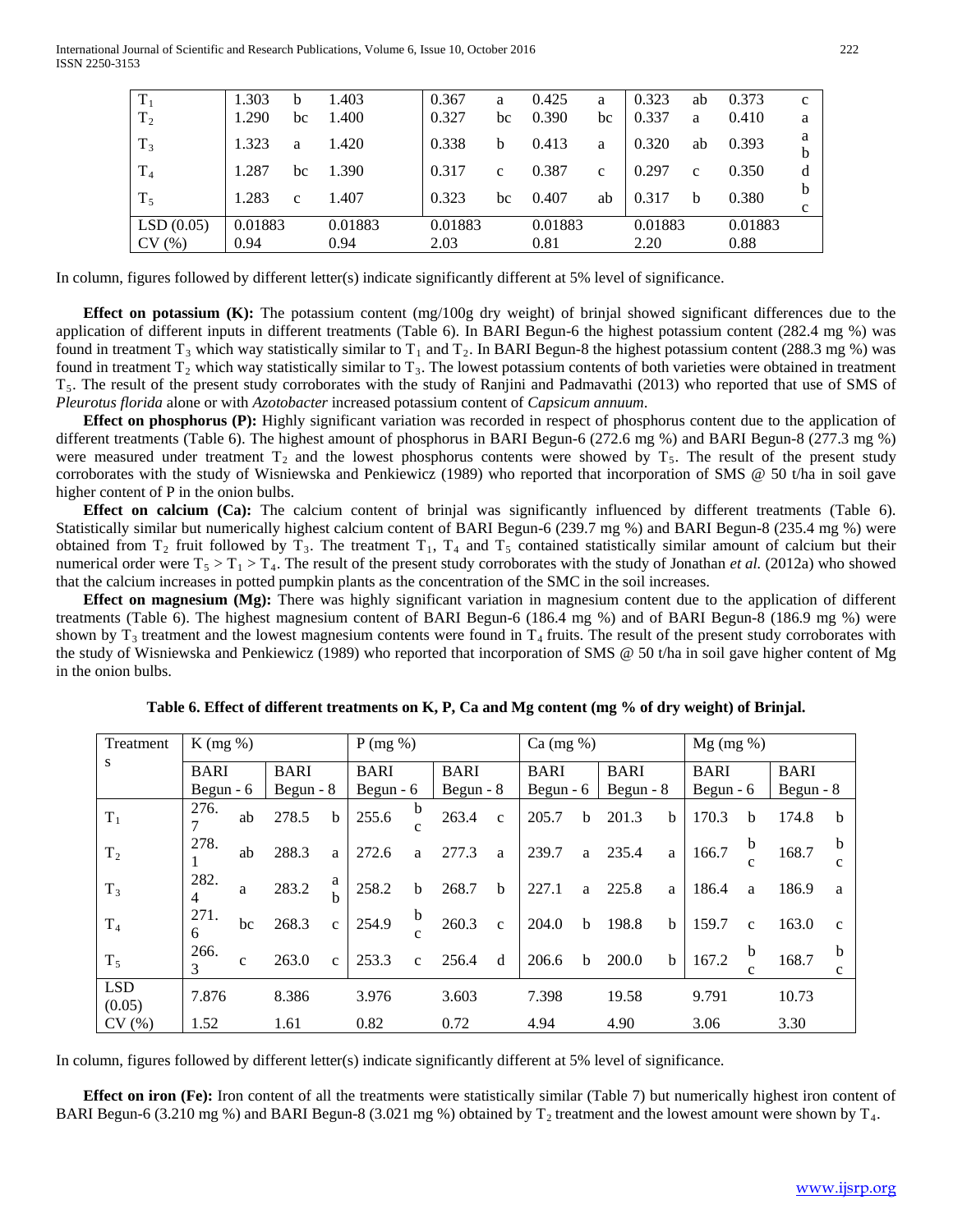**Effect on zinc (Zn):** Zinc content of BARI Begun-6 was in significant but in BARI Begun-8 zinc content significantly influenced by different treatments (Table 7). Numerically the highest amount of zinc in BARI Begun-6 (1.879 mg %) and BARI Begun-8 (1.903 mg %) were measured under treatment  $T_1$  and the lowest amount was measured under  $T_5$ .

 **Effect on sodium (Na):** The sodium content of brinjal showed highly significant differences due to the application of different treatments (Table 7). The highest sodium content of BARI Begun-6 (36.50 mg %) and of BARI Begun-8 (36.69 mg %) were measured under treatment  $T_1$  which were statistically similar with  $T_5$  and the lowest sodium contents were in treatment  $T_4$ .

| Treatments     | Fe $(mg \%)$ |             | $\text{Zn}$ (mg %)         |            | Na $(mg \%)$ |             |              |             |    |
|----------------|--------------|-------------|----------------------------|------------|--------------|-------------|--------------|-------------|----|
|                | <b>BARI</b>  | <b>BARI</b> | <b>BARI</b><br><b>BARI</b> |            |              | <b>BARI</b> |              | <b>BARI</b> |    |
|                | Begun $-6$   | Begun $-8$  | Begun $-6$                 | Begun $-8$ |              | Begun $-6$  |              | Begun $-8$  |    |
| $T_1$          | 2.976        | 2.870       | 1.879                      | 1.903      | a            | 36.50       | a            | 36.69       | a  |
| T <sub>2</sub> | 3.210        | 3.021       | 1.753                      | 1.766      | ab           | 34.56       | b            | 34.69       | h  |
|                |              |             |                            |            |              |             | с            |             | C  |
| $T_3$          | 3.067        | 2.922       | 1.770                      | 1.791      | ab           | 35.13       | b            | 35.91       | а  |
|                |              |             |                            |            |              |             |              |             | h  |
| T <sub>4</sub> | 2.972        | 2.821       | 1.736                      | 1.750      | b            | 33.34       | $\mathbf{C}$ | 34.21       | Ċ. |
| $T_5$          | 3.088        | 2.903       | 1.628                      | 1.646      | b            | 35.79       | a            | 36.20       | a  |
|                |              |             |                            |            |              |             | b            |             |    |
| LSD(0.05)      | 0.0595       | 0.1883      | 0.1575                     | 0.1458     |              | 1.284       |              | 1.371       |    |
| CV(%)          | 3.72         | 3.45        | 4.64                       | 4.48       |              | 1.95        |              | 2.05        |    |

**Table 7. Effect of different treatments on Fe, Zn and Na content (mg % of dry weight) of Brinjal.**

In column, figures followed by different letter(s) indicate significantly different at 5% level of significance.

## IV. CONCLUSION

Plot treated with  $T_3$  gave the best result in growth, yield and yield contributing characters in both variety of brinjal which was followed by plots treated with  $T_1$  and  $T_2$ , statistically similar with each other. The highest dry matter (%), carbohydrate (%) and lipid (%) content in both varieties were recorded in plots treated with  $T_1$ . The highest crude fiber (%) and protein (%) in both varieties were recorded in plots treated with  $T_3$  and the highest ash (%) content in both varieties was recorded in plots treated with  $T_2$ . The highest amounts of Zn and Na in both varieties were recorded in plots treated with  $T_1$ . The highest amount of P, Ca and Fe in both varieties was recorded in plots treated with  $T_2$  and Mg in both varieties was recorded in plots treated with  $T_3$ .

#### **REFERENCES**

- [1] Ahlawat, O.P. and Sagar, M.P. (2007b). Effect of recomposted button mushroom spent substrate on Brinjal (*Solanum melongena*). Management of Spent Mushroom Substrate. National Research Centre for Mushroom. technical bulletin. p. 24.
- [2] Ahlawat, O.P., Raj, D., Indurani, C. Sagar, M.P., Gupta, P. and Vijay, B. (2009). Effect of spent mushroom substrate recomposted by different methods and of different age on vegetative growth, yield and quality of tomato (*L. esculentum*).). *Indian J. Hort.* **66**(2): 208-214.
- [3] Ahlawat, O.P., Raj, D., Sagar, M.P., Gupta, P. and Vijay, B. (2006a). Effect of recomposted button mushroom spent substrate on growth, yield and quality of ginger (*Zingiber officinale*). *Indian J. Mushrooms*. **24**(1&2): 13-18.
- [4] AOAC, 1975. Official Method of Analysis (12<sup>th</sup>. edn.). Association of Official Analytical Chemist. (ed.). INC, IIII, North Nineteenth Street, Suit210, Arlington, VA 22209 USA.
- [5] BARI. (2011). Technology of Brinjal Production. **In:** Handbook on Agro-technology (5th edition). Mondal *et al. (*ed.). Gazipur, Dhaka. pp. 407-408.
- [6] BBS. (2005). Statistical Yearbook Bangladesh.p.142.
- [7] Bose, T.K. and Som, M.G. (1986). Vegetable Crops in India. B. Mitra, Naya Prokash, 206, Bidhansarani, Calcutta-700006, India. P. 293.
- [8] Chang, S.T. (1999). World production of cultivated edible and medicinal mushrooms in 1997 with emphasis on *Lentinus edodes* (Berk.) Sing. in China. *Inter. J. Med. Mush*. **1**: 291-300.
- [9] FAO (Food and Agricultural Organization) and UNDP (United Nations Development Programme). (1988). Land Resources Appraisal of Bangladesh for Agricultural Development. Report 2, Agro-eco. Reg. Bangladesh. pp. 472-496.
- [10] Gomez, K. A. and Gomez, A. A. (1984). Statistical procedures for Agricultural Research. Second edn. Jhon Wily and Sons. Inc. New York. Pp. 304-307.
- [11] Islam. M.M. (2005). Management of Phomopsis blight and fruit rot of eggplant through chemicals and plant extracts. M.S. thesis, Sher-e-Bangla Agricultural University, Dhaka-1207.
- [12] Jonathan, S.G., Muritala, M.L. and Oyetunji, J.O. (2011a). Effect of Spent Mushroom Compost of *Pleurotus pulmonarius* on Growth Performance of Four Nigerian Vegetables. *Mycobiology.* **39**(3): 164-169.
- [13] Jonathan, S.G., Oyetunji, O.J. and Asemoloye, M.A. (2012a). Influence of spent mushroom compost (SMC) of *Pleurotus ostreatus* on the yield and nutrient compositions of *Telfairia occidentalis* Hook .F.A. (Pumpkin), a Nigerian leafy vegetable. *Nat. Sci*. **10**(10): 149-156.
- [14] Jonathan, S.G., Oyetunji, O.J., Olawuyi, O.J. and Uwukhor, P.O. (2013). Application of *Pleurotus ostreatus* SMC as soil conditioner for the growth of soybean (*Glycine max*). *Academ. Arena*. **5**(1): 55-61.